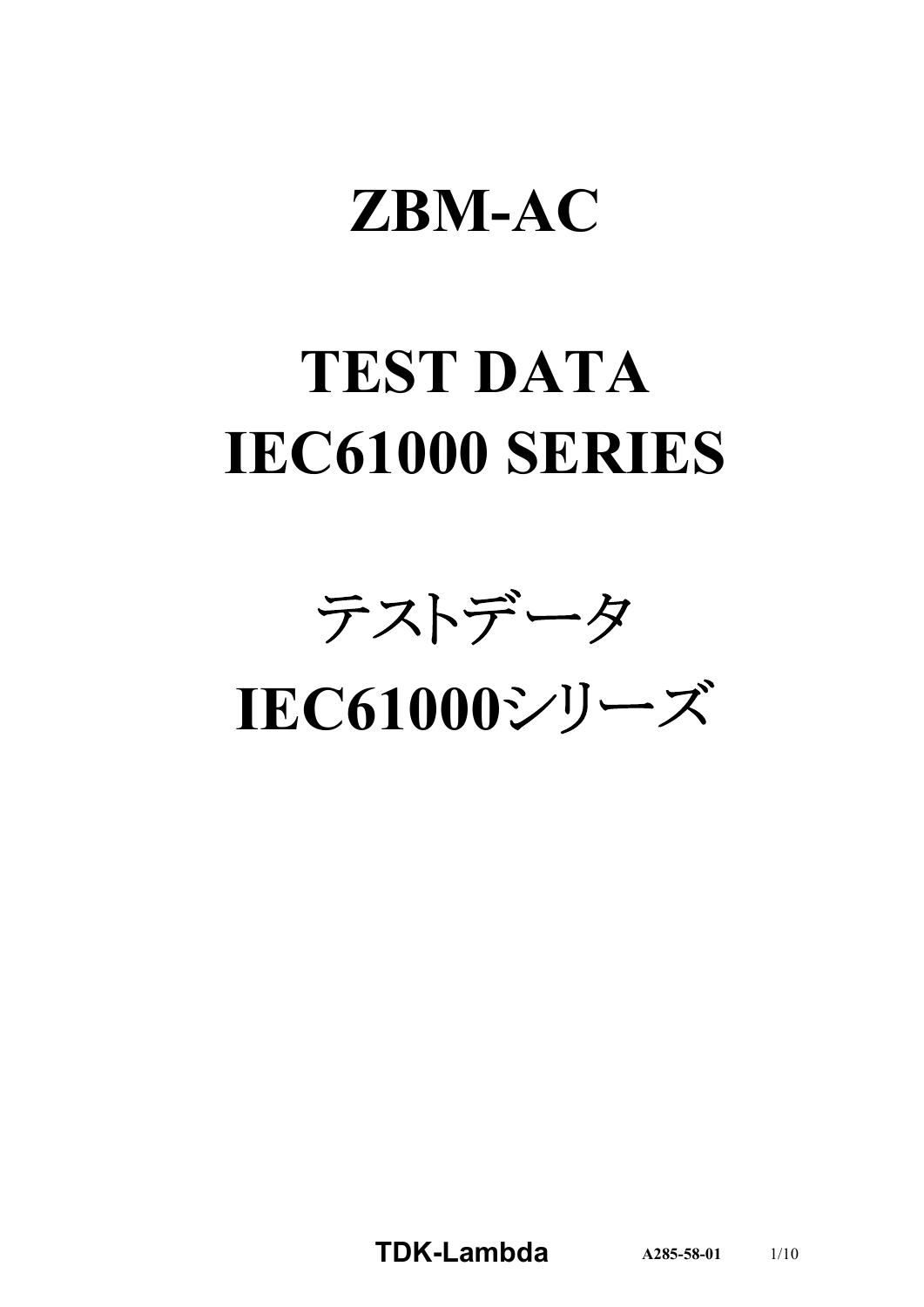# *RWS 50B-600B Series* **ZBM-AC**

## **INDEX**

|    |                                                                                      | <b>PAGE</b>              |
|----|--------------------------------------------------------------------------------------|--------------------------|
|    | 1. イミュニティ試験結果サマリ ………………………………………………………                                               | $\mathcal{R}$            |
|    | Summary of Immunity Test Results                                                     |                          |
| 2. | 静電気放電イミュニティ試験 ……………………………………………………… 4                                                |                          |
|    | Electrostatic Discharge Immunity Test (IEC61000-4-2)                                 |                          |
| 3. | 放射性無線周波数電磁界イミュニティ試験 ………………………………………………                                               | $\overline{\mathcal{L}}$ |
|    | Radiated Radio-Frequency Electromagnetic Field Immunity Test (IEC61000-4-3)          |                          |
| 4. |                                                                                      | 6                        |
|    | Electrical Fast Transient / Burst Immunity Test (IEC61000-4-4)                       |                          |
|    | 5. サージイミュニティ試験 ……………………………………………………………                                               | 7                        |
|    | Surge Immunity Test (IEC61000-4-5)                                                   |                          |
| 6. | 伝導性無線周波数電磁界イミュニティ試験 ………………………………………………                                               | $\mathbf{R}$             |
|    | Conducted Disturbances Induced by Radio-Frequency Field Immunity Test (IEC61000-4-6) |                          |
| 7. | 電力周波数磁界イミュニティ試験 ………………………………………………………                                                | 9                        |
|    | Power Frequency Magnetic Field Immunity Test (IEC61000-4-8)                          |                          |
| 8. | 電圧ディップ、瞬停イミュニティ試験 ……………………………………………………                                               | 10                       |
|    | Voltage Dips, Short Interruptions Immunity Test (IEC61000-4-11)                      |                          |

## ■使用記号 Terminology Used

| L                | ・・・・・・・ ZWS300RC ライブライン      | ZWS300RC Live line                  |
|------------------|------------------------------|-------------------------------------|
| N                | ・・・・・・・ ZWS300RC ニュートラルライン   | ZWS300RC Neutral line               |
| $\pm$            | ・・・・・・ ZWS300RC 接地用端子        | ZWS300RC Earth $($ $=$ $)$ terminal |
| $+V$             | …… ZWS300RC + 出力             | $ZWS300RC + Output$                 |
| $-V$             | ・・・・・・・ ZWS300RC - 出力        | ZWS300RC - Output                   |
| $+$              | ・・・・・・・ ZBM-AC + 入出力         | $ZBM$ -AC + Input/Output            |
|                  | …… ZBM-AC - 入出力              | $ZBM$ -AC - Input/Output            |
|                  | $+$ STB …… ZBM-AC + STBY出力   | $ZBM-AC + STBY$ Output              |
|                  | ーSTB ・・・・・・・ ZBM-AC - STBY出力 | ZBM-AC - STBY Output                |
| FG               | ・・・・・・・ フレームグラウンド            | Frame GND                           |
| $\overline{\pi}$ | …… 接地                        | Earth                               |

■試験結果は、当社標準測定条件における結果であり、参考値としてお考え願います。 Test results are reference data based on our standard measurement condition.

# **TDK-Lambda**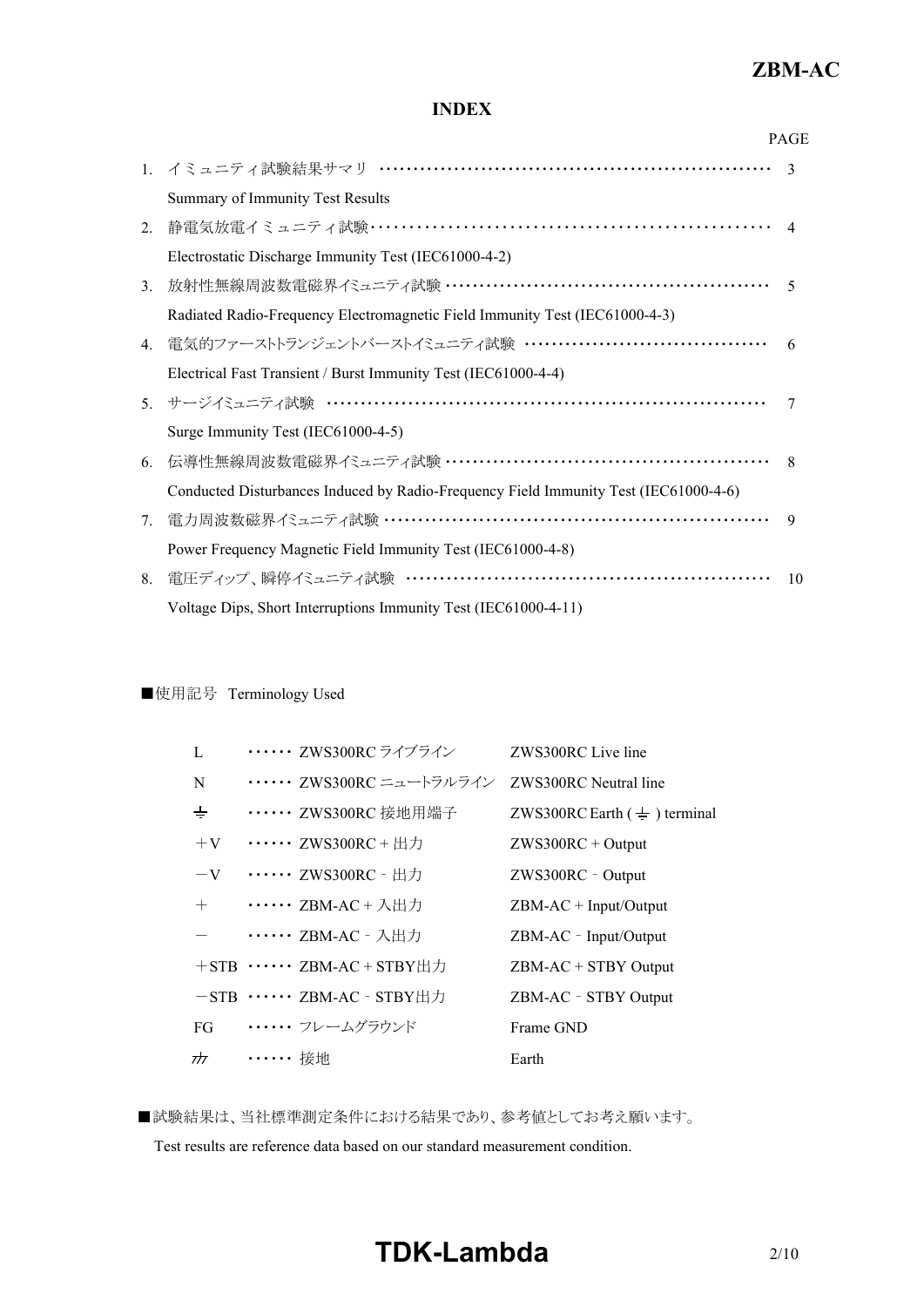# **1.** イミュニティ試験結果サマリ

## **Summary of Immunity Test Results**

**MODEL : ZBM-AC162** (カタログオプション含む Including option model \*1) ZBM-AC162をZWS300RC-24/BMに接続時 Connect ZBM-AC162 to ZWS300RC-24/BM

| 項目<br>Item                                                                                      | 規格<br>Standard | 試験レベル<br>Test level | 判定基準<br>Criteria | 結果<br>Result | Page           | 備考、条件<br>Notes & Conditions                       |
|-------------------------------------------------------------------------------------------------|----------------|---------------------|------------------|--------------|----------------|---------------------------------------------------|
| 静電気放電ペュニティ試験<br>Electrostatic Discharge Immunity Test                                           | IEC61000-4-2   | 1,2,(3)             | B                | <b>PASS</b>  | $\overline{4}$ | レベル3:気中放電のみ<br>Level $3 \cdot$ Air discharge only |
| 放射性無線周波数電磁界イミュニティ試験<br>Radiated Radio-Frequency<br>Electromagnetic Field Immunity Test          | IEC61000-4-3   | 1,2,3               | $\overline{A}$   | <b>PASS</b>  | 5              |                                                   |
| 電気的ファーストランジェントバーストイミュニティ試験<br>Electrical Fast Transient / Burst Immunity Test                   | IEC61000-4-4   | 1,2,3               | B                | <b>PASS</b>  | 6              |                                                   |
| サージイミュニティ試験<br>Surge Immunity Test                                                              | IEC61000-4-5   | 1,2,3               | B                | <b>PASS</b>  | $\overline{7}$ |                                                   |
| 伝導性無線周波数電磁界イミュニティ試験<br>Conducted Disturbances Induced<br>by Radio-Frequency Field Immunity Test | IEC61000-4-6   | 1,2,3               | $\overline{A}$   | <b>PASS</b>  | 8              |                                                   |
| 電力周波数磁界イミュニティ試験<br>Power Frequency Magnetic Field Immunity Test                                 | IEC61000-4-8   | 1,2,3,4             | A                | <b>PASS</b>  | 9              |                                                   |
|                                                                                                 |                | Dip:30% 500ms       | A/A              | <b>PASS</b>  |                |                                                   |
| 電圧ディップ、瞬停イミュニティ試験(*2)                                                                           | IEC61000-4-11  | Dip:60% 200ms       | A/A              | <b>PASS</b>  | 10             |                                                   |
| Voltage Dips,<br>Short Interruptions Immunity Test                                              |                | Dip:100% 20ms       | A/A              | <b>PASS</b>  |                |                                                   |
|                                                                                                 |                | Dip:100% 5000ms     | B/B              | <b>PASS</b>  |                |                                                   |

(\*1) カタログオプション Option models : /S

(\*2) 判定基準 : 100VAC / 230VAC Criteria : 100VAC / 230VAC

試験条件の詳細は、各テストページを参照してください。 Detail of test conditions refer to each test page.

| 判定基準A<br>Criteria A | 1.試験中、5%を超える出力電圧の変動のない事<br>The regulation of output voltage must not exceed 5% of initial value during test.<br>2.試験後の出力電圧は初期値から変動していない事<br>The output voltage must be within the regulation of specification after the test.<br>3. 発煙・発火のない事 Smoke and fire are not allowed. |
|---------------------|-------------------------------------------------------------------------------------------------------------------------------------------------------------------------------------------------------------------------------------------------------------------------------|
| 判定基準B<br>Criteria B | 1. 入力再投入を必要とする一時的な機能低下のない事<br>Must not have temporary function degradation that requires input restart.<br>2. 試験後の出力電圧は初期値から変動していない事<br>The output voltage must be within the regulation of specification after the test.                                                     |

3. 発煙・発火のない事 Smoke and fire are not allowed.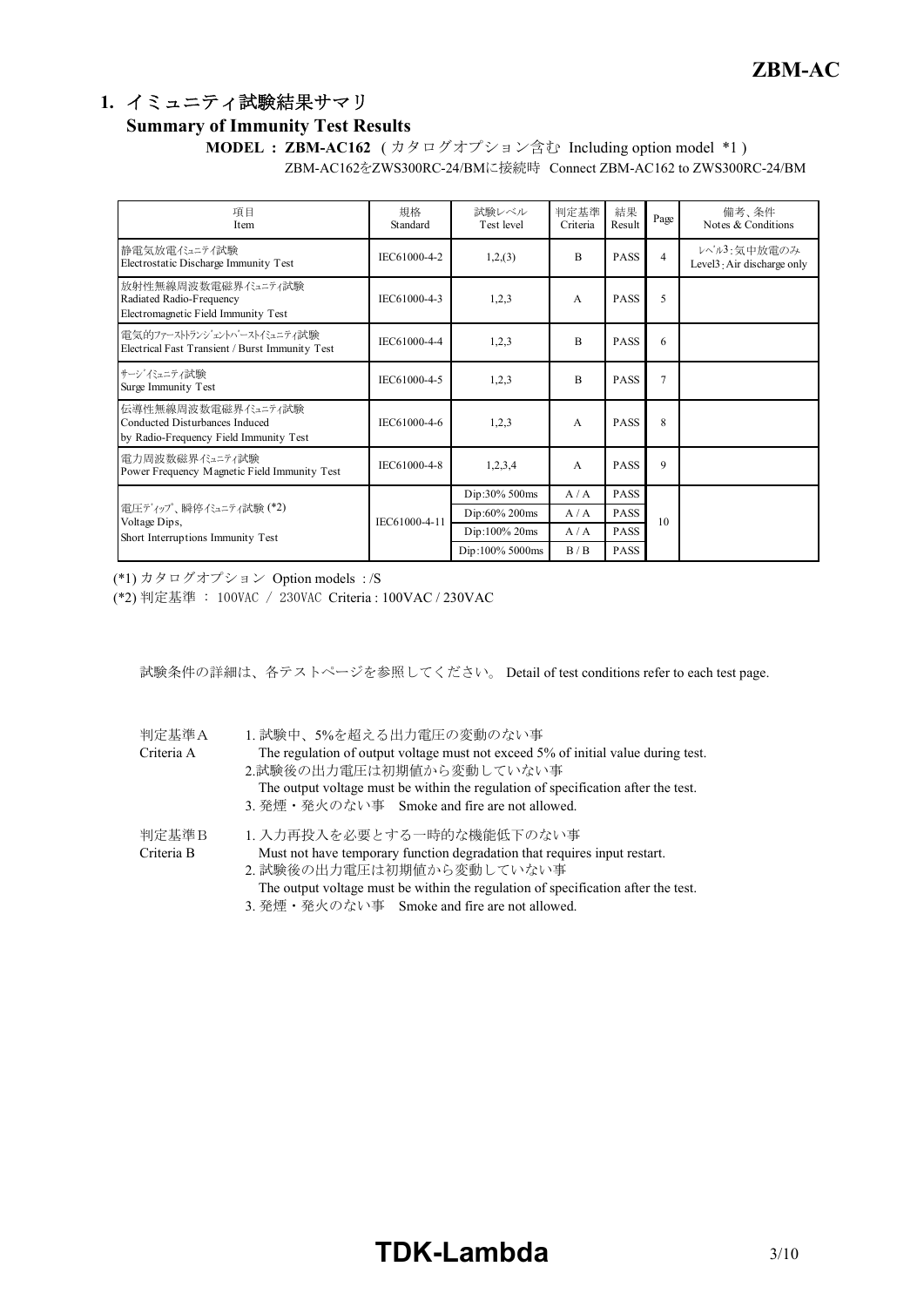# **2.** 静電気放電イミュニティ試験

#### **Electrostatic Discharge Immunity Test (IEC61000-4-2)**

**MODEL : ZBM-AC162/S (Connect to ZWS300RC-24/BM)**



### **(4)** 判定条件 **Acceptable Conditions**

- 1.入力再投入を必要とする一時的な機能低下のない事 Must not have temporary function degradation that requires input restart.
- 2.試験後の出力電圧は初期値から変動していない事
	- The output voltage must be within the regulation of specification after the test.
- 3.発煙・発火のない事

Smoke and fire are not allowed.

|  | (5) 試験結果 Test Result |  |  |
|--|----------------------|--|--|
|--|----------------------|--|--|

| Contact Discharge (kV) | $ZBM-ACl62/S$ |  |  |
|------------------------|---------------|--|--|
|                        | PA SS         |  |  |
|                        | PA SS         |  |  |

| ZBM-AC162/S | Air Discharge $(kV)$ | $ZBM-ACl62/S$ |
|-------------|----------------------|---------------|
| <b>PASS</b> |                      | <b>PASS</b>   |
| <b>PASS</b> |                      | <b>PASS</b>   |
|             |                      | PA SS         |

# **TDK-Lambda** 4/10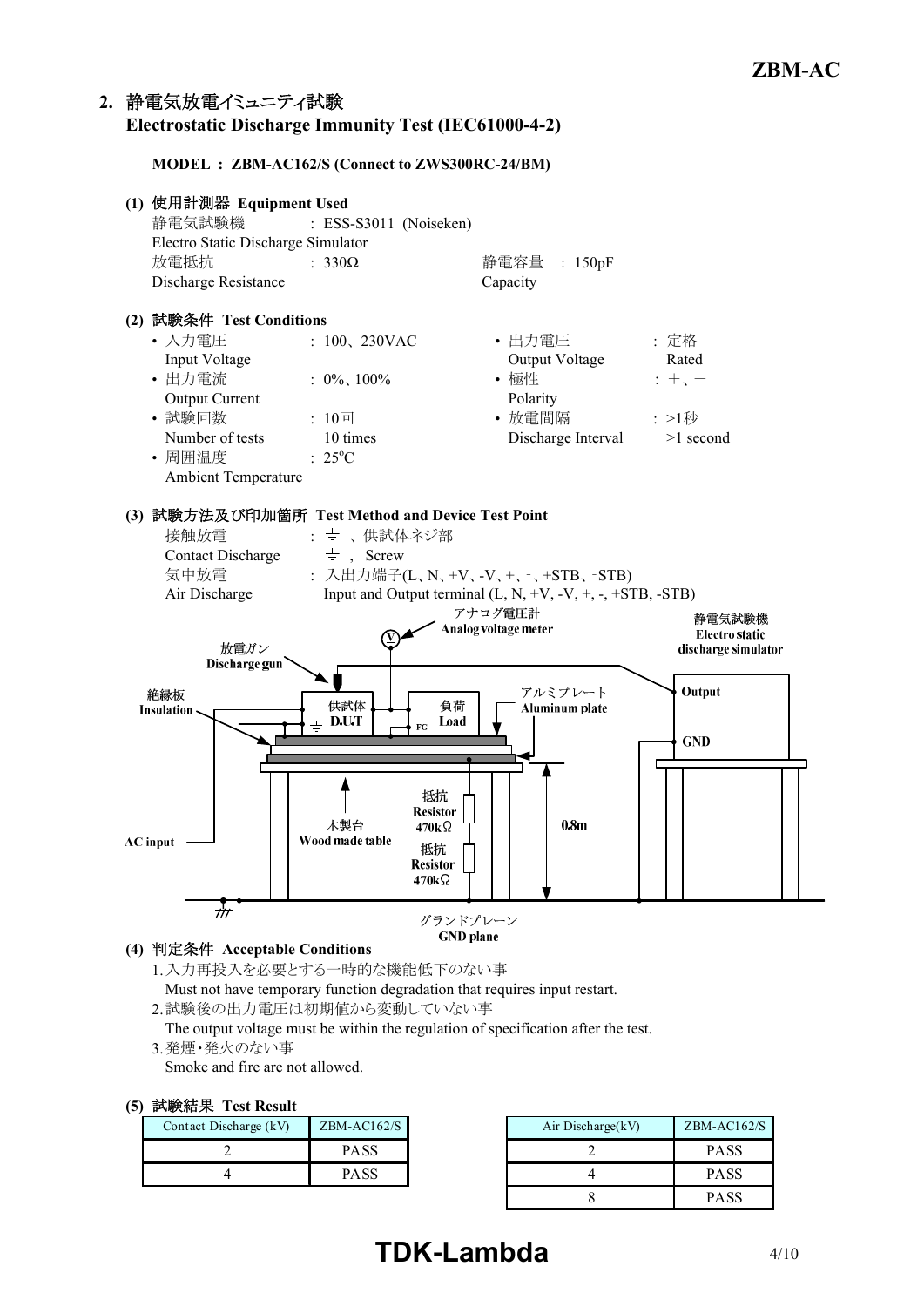# **3.** 放射性無線周波数電磁界イミュニティ試験

#### **Radiated Radio-Frequency Electromagnetic Field Immunity Test (IEC61000-4-3)**

**MODEL : ZBM-AC162/S (Connect to ZWS300RC-24/BM)**

| (1) | 使用計測器 Equipment Used              |                                    |
|-----|-----------------------------------|------------------------------------|
|     | シグナルジェネレータ Signal Generator       | : N5181A (Agilent)                 |
|     | パワーアンプシステム Power Amplifier System | : BBA150-BC500 (Rohde Schwarz)     |
|     |                                   | : BBA150-D110/E100 (Rohde Schwarz) |
|     | 電界センサ Electric Field Sensor       | $\therefore$ HI-6005 (Holaday)     |
|     | バイログアンテナ Bilog Antenna            | : VULP9118E (Schwarzbeck)          |
|     |                                   | $: 3117$ (ETS Lindgren)            |
|     |                                   |                                    |

## **(2)** 試験条件 **Test Conditions**

| • 入力電圧                    | $: 100, 230$ VAC                   | • 出力電圧              | : 定格            |
|---------------------------|------------------------------------|---------------------|-----------------|
| Input Voltage             |                                    | Output Voltage      | Rated           |
| • 出力電流                    | $: 0\%$ , 100%                     | • 振幅変調              | $: 80\%$ , 1kHz |
| Output Current            |                                    | Amplitude Modulated |                 |
| • 偏波                      | : 水平、垂直                            | • 周囲温度              | $: 25^{\circ}C$ |
| Wave Angle                | Horizontal and Vertical            | Ambient Temperature |                 |
|                           | • スイープ·コンディション: 1.0%ステップ、0.5秒保持    | • 距離                | : 3.0m          |
| Sweep Condition           | $1.0\%$ step up, 0.5 seconds hold  | Distance            |                 |
| • 試験方向                    | : 上下、左右、前後                         |                     |                 |
| Test Angle                | Top/Bottom, Both Sides, Front/Back |                     |                 |
| • 電磁界周波数                  | $: 80 - 1000 MHz$ , 1.4 - 6.0GHz   |                     |                 |
| Electromagnetic Frequency |                                    |                     |                 |

#### **(3)** 試験方法 **Test Method**



#### **(4)** 判定条件 **Acceptable Conditions**

- 1.試験中、5%を超える出力電圧の変動のない事 The regulation of output voltage must not exceed 5% of initial value during test. 2.試験後の出力電圧は初期値から変動していない事
- The output voltage must be within the regulation of specification after the test. 3.発煙・発火のない事
- Smoke and fire are not allowed.

#### **(5)** 試験結果 **Test Result**

| Radiation Field Strength $(V/m)$ | Electromagnetic Frequency | $ZBM-ACl62/S$ |
|----------------------------------|---------------------------|---------------|
|                                  | 1.4-6.0GHz                | <b>PASS</b>   |
|                                  | $80 - 1000 MHz$           | <b>PASS</b>   |

# **TDK-Lambda** 5/10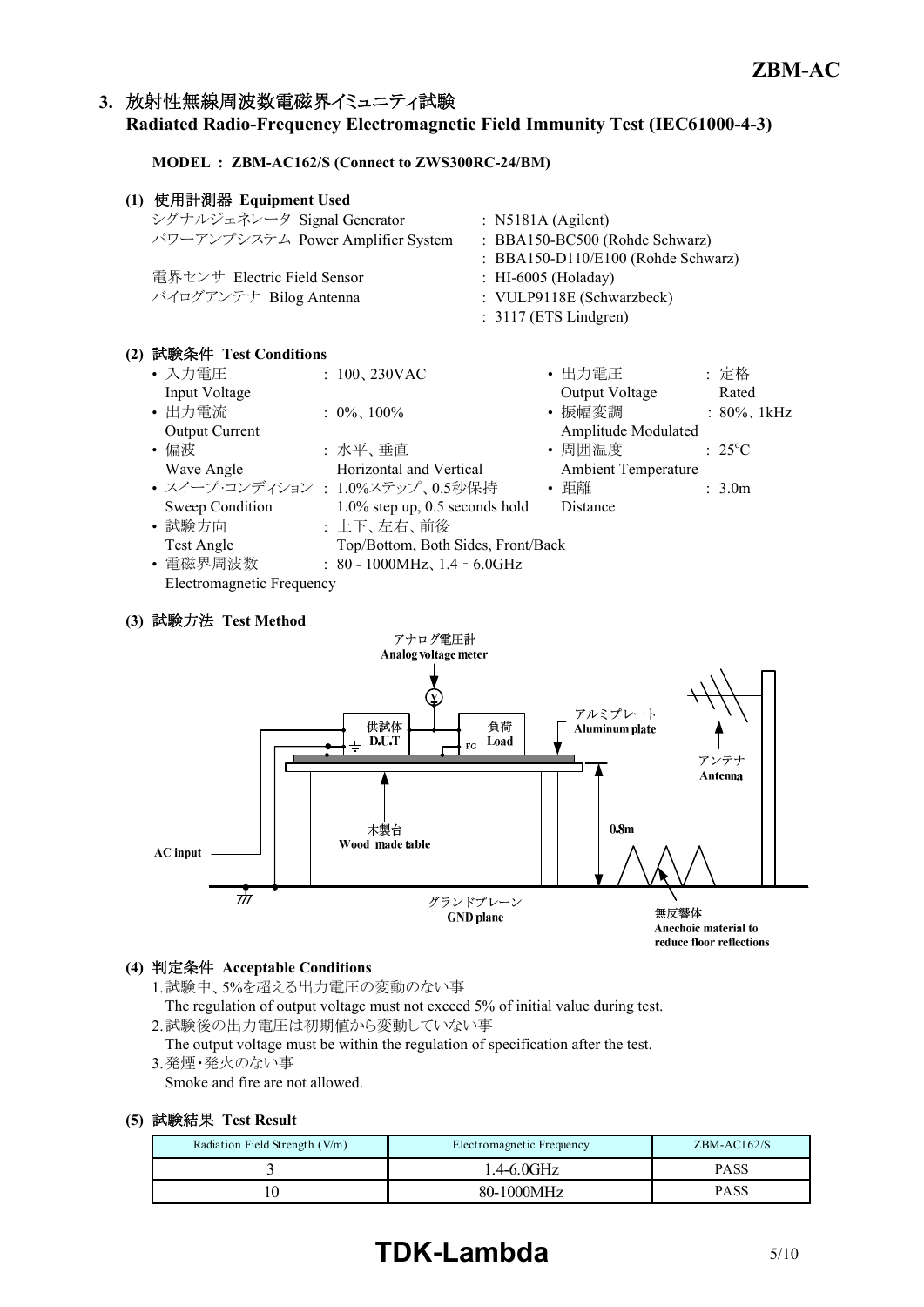# **4.** 電気的ファーストトランジェントバーストイミュニティ試験 **Electrical Fast Transient / Burst Immunity Test (IEC61000-4-4)**

**MODEL : ZBM-AC162/S (Connect to ZWS300RC-24/BM)**

#### **(1)** 使用計測器 **Equipment Used**

EFT/B発生器 : FNS-AX3 (Noiseken) EFT/B Generator

#### **(2)** 試験条件 **Test Conditions**

| • 入力電圧                | $: 100, 230$ VAC | • 出力電圧                     | : 定格                 |
|-----------------------|------------------|----------------------------|----------------------|
| Input Voltage         |                  | Output Voltage             | Rated                |
| • 出力電流                | $: 0\%$ , 100%   | • 試験時間                     | : 1分間                |
| <b>Output Current</b> |                  | <b>Test Time</b>           | 1 minute             |
| • 極性                  | $: +,-$          | • 周囲温度                     | $: 25^{\circ}C$      |
| Polarity              |                  | <b>Ambient Temperature</b> |                      |
| • 試験回数                | $: 3 \Box$       | • パルス周波数                   | : 100kHz             |
| Number of Test        | 3 times          | Pulse Frequency            |                      |
| • バースト期間              | $: 0.75$ msec    | • パルス個数                    | : 75 <sub>pres</sub> |
| <b>Burst Time</b>     |                  | Number of Pulse            |                      |
| • バースト周期              | $: 300$ msec     |                            |                      |
| Burst Cycle           |                  |                            |                      |
|                       |                  |                            |                      |

#### **(3)** 試験方法及び印加箇所 **Test Method and Device Test Point**

(N、L、 $\neq$ )、(+V、-V)、(+STB、-STB)に印加 Apply to  $(N, L, \frac{1}{n})$ ,  $(+V, -V)$ ,  $(+STB, -STB)$ .



#### **(4)** 判定条件 **Acceptable Conditions**

- 1.入力再投入を必要とする一時的な機能低下のない事 Must not have temporary function degradation that requires input restart.
- 2.試験後の出力電圧は初期値から変動していない事

The output voltage must be within the regulation of specification after the test. 3.発煙・発火のない事

Smoke and fire are not allowed.

#### **(5)** 試験結果 **Test Result**

| Test Voltage (kV) | $ZBM-ACl 62/S$ |
|-------------------|----------------|
| 0.5               | <b>PASS</b>    |
|                   | <b>PASS</b>    |
|                   | <b>PASS</b>    |

# **TDK-Lambda** 6/10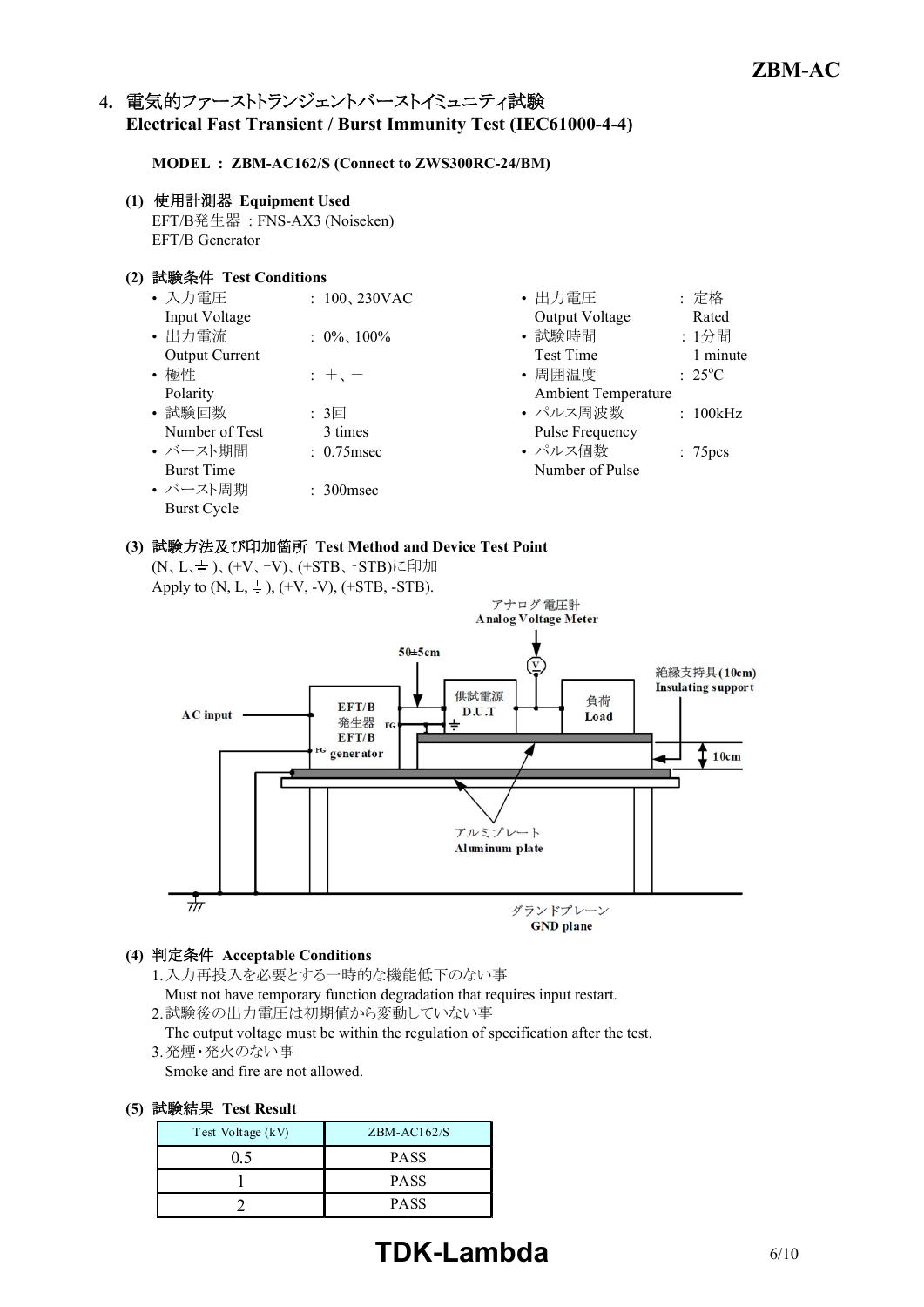# **5.** サージイミュニティ試験 **Surge Immunity Test (IEC61000-4-5)**

#### **MODEL : ZBM-AC162/S (Connect to ZWS300RC-24/BM)**

#### **(1)** 使用計測器 **Equipment Used**

サージ発生器 : LSS-15AX (Noiseken) Surge Generator 結合インピーダンス : コモン 12Ω 結合コンデンサ : コモン 9μF Coupling Impedance Common Coupling Capacitance Common  $/$  $\rightarrow$   $\sim$   $\gamma$  $\rightarrow$   $\sim$   $\gamma$  $\sim$   $\gamma$  $\sim$   $\gamma$  $\sim$   $\gamma$  $\sim$   $\gamma$  $\sim$   $\gamma$  $\sim$   $\gamma$  $\sim$   $\gamma$ 

|  | (2) 試験条件 Test Conditions |
|--|--------------------------|
|  |                          |

| • ヘ刀竜圧                | : $100, 230 \text{VAC}$ | • 出刀龍圧                     |                 |
|-----------------------|-------------------------|----------------------------|-----------------|
| Input Voltage         |                         | Output Voltage             | Rated           |
| • 出力電流                | $: 0\%$ , 100%          | • 試験回数                     | : 5回            |
| <b>Output Current</b> |                         | Number of Tests            | 5 time          |
| • 極性                  | $+$ , $-$               | • モード                      | : コモン           |
| Polarity              |                         | Mode                       | Comr            |
| • 位相                  | $: 0, 90$ deg           | • 周囲温度                     | $: 25^{\circ}C$ |
| Phase                 |                         | <b>Ambient Temperature</b> |                 |

|                       |                                 |                            | $\sqrt{2}$ $\sqrt{2}$ |
|-----------------------|---------------------------------|----------------------------|-----------------------|
|                       | Normal                          |                            | Normal                |
| 試験条件 Test Conditions  |                                 |                            |                       |
|                       | • 入力電圧             : 100、230VAC | • 出力電圧                     | : 定格                  |
| Input Voltage         |                                 | Output Voltage             | Rated                 |
| • 出力電流                | $: 0\%$ , 100%                  | • 試験回数                     | : 5回                  |
| <b>Output Current</b> |                                 | Number of Tests            | 5 times               |
| • 極性                  | $: +$ , $-$                     | ・モード                       | : コモン、ノーマル            |
| Polarity              |                                 | Mode                       | Common and Normal     |
| ・位相                   | $: 0, 90$ deg                   | • 周囲温度                     | $: 25^{\circ}C$       |
| Phase                 |                                 | <b>Ambient Temperature</b> |                       |

#### **(3)** 試験方法及び印加箇所 **Test Method and Device Test Point**

コモンモード (N- + 、L- +) 及びノーマルモード (N-L) に印加 Apply to Common mode (N- $\frac{1}{2}$ , L- $\frac{1}{2}$ ) and Normal mode (N-L).



#### **(4)** 判定条件 **Acceptable Conditions**

- 1.入力再投入を必要とする一時的な機能低下のない事
- Must not have temporary function degradation that requires input restart.
- 2.試験後の出力電圧は初期値から変動していない事
- The output voltage must be within the regulation of specification after the test. 3.発煙・発火のない事
- Smoke and fire are not allowed.

#### **(5)** 試験結果 **Test Result**

| Common            |               | Normal            |
|-------------------|---------------|-------------------|
| Test Voltage (kV) | $ZBM-ACl62/S$ | Test Voltage (kV) |
| 0.5               | <b>PASS</b>   |                   |
|                   | <b>PASS</b>   |                   |
|                   | <b>PASS</b>   |                   |

|             | Normal            |               |
|-------------|-------------------|---------------|
| ZBM-AC162/S | Test Voltage (kV) | $ZBM-ACl62/S$ |
| <b>PASS</b> | 'ነ ና              | <b>PASS</b>   |
| <b>PASS</b> |                   | <b>PASS</b>   |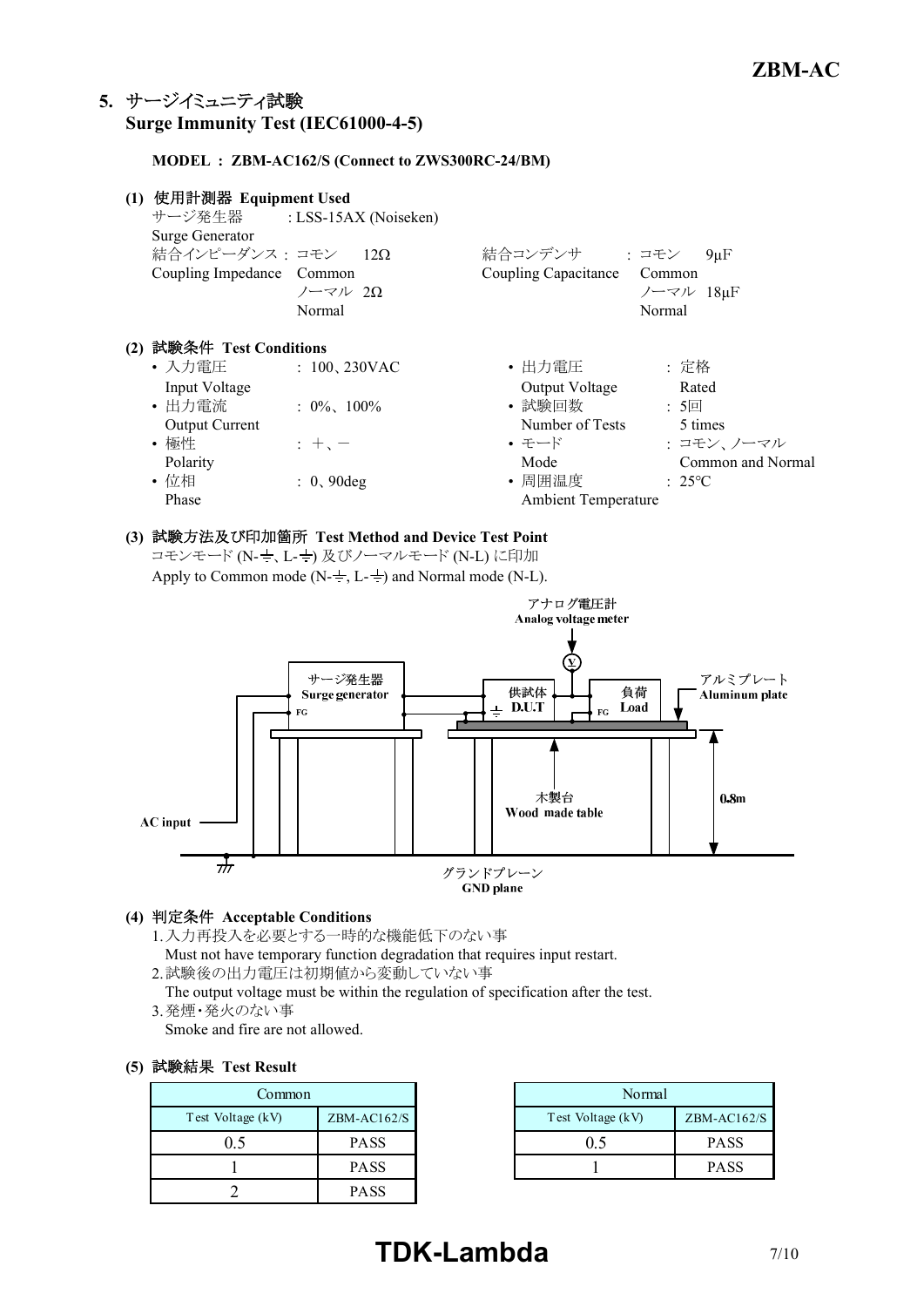# **6.** 伝導性無線周波数電磁界イミュニティ試験 **Conducted Disturbances Induced by Radio-Frequency Field Immunity Test (IEC61000-4-6)**

#### **MODEL : ZBM-AC162/S (Connect to ZWS300RC-24/BM)**

#### **(1)** 使用計測器 **Equipment Used**

RF パワーアンプ : BBA150-A160 (Rohde Schwarz) RF Power Amplifier シグナルジェネレータ : N5181A (Agilent) Signal Generator 結合/減結合ネットワーク(CDN1) : CDN M3 (Schaffner) Coupling De-Coupling Network (CDN1) 結合/減結合ネットワーク(CDN2) : CDN M2 (Schaffner) Coupling De-Coupling Network (CDN2)

#### **(2)** 試験条件 **Test Conditions**

| • 入力電圧                     | $: 100, 230$ VAC                  | • 出力電圧                    | :定格                |
|----------------------------|-----------------------------------|---------------------------|--------------------|
| Input Voltage              |                                   | Output Voltage            | Rated              |
| • 出力電流                     | $: 0\%$ , 100%                    | • 電磁界周波数                  | $: 150kHz - 80MHz$ |
| <b>Output Current</b>      |                                   | Electromagnetic Frequency |                    |
| • 周囲温度                     | $: 25^{\circ}$ C                  |                           |                    |
| <b>Ambient Temperature</b> |                                   |                           |                    |
|                            | • スイープ・コンディション : 1.0%ステップ、0.5秒保持  |                           |                    |
| Sweep Condition            | $1.0\%$ step up, 0.5 seconds hold |                           |                    |

#### **(3)** 試験方法及び印加箇所 **Test Method and Device Test Point**

(N、L、÷)、(+V、-V)、(+STB、-STB)に印加 Apply to  $(N, L, \frac{1}{\epsilon})$ ,  $(+V, -V)$ ,  $(+STB, -STB)$ .



#### **(4)** 判定条件 **Acceptable Conditions**

- 1.試験中、5%を超える出力電圧の変動のない事
- The regulation of output voltage must not exceed 5% of initial value during test. 2.試験後の出力電圧は初期値から変動していない事
- The output voltage must be within the regulation of specification after the test. 3.発煙・発火のない事
- Smoke and fire are not allowed.

|  | (5) 試験結果 Test Result |  |  |
|--|----------------------|--|--|
|--|----------------------|--|--|

| Voltage Level (V) | $ZBM-ACl62/S$ |
|-------------------|---------------|
|                   | <b>PASS</b>   |
|                   | <b>PASS</b>   |
|                   | <b>PASS</b>   |

# **TDK-Lambda** 8/10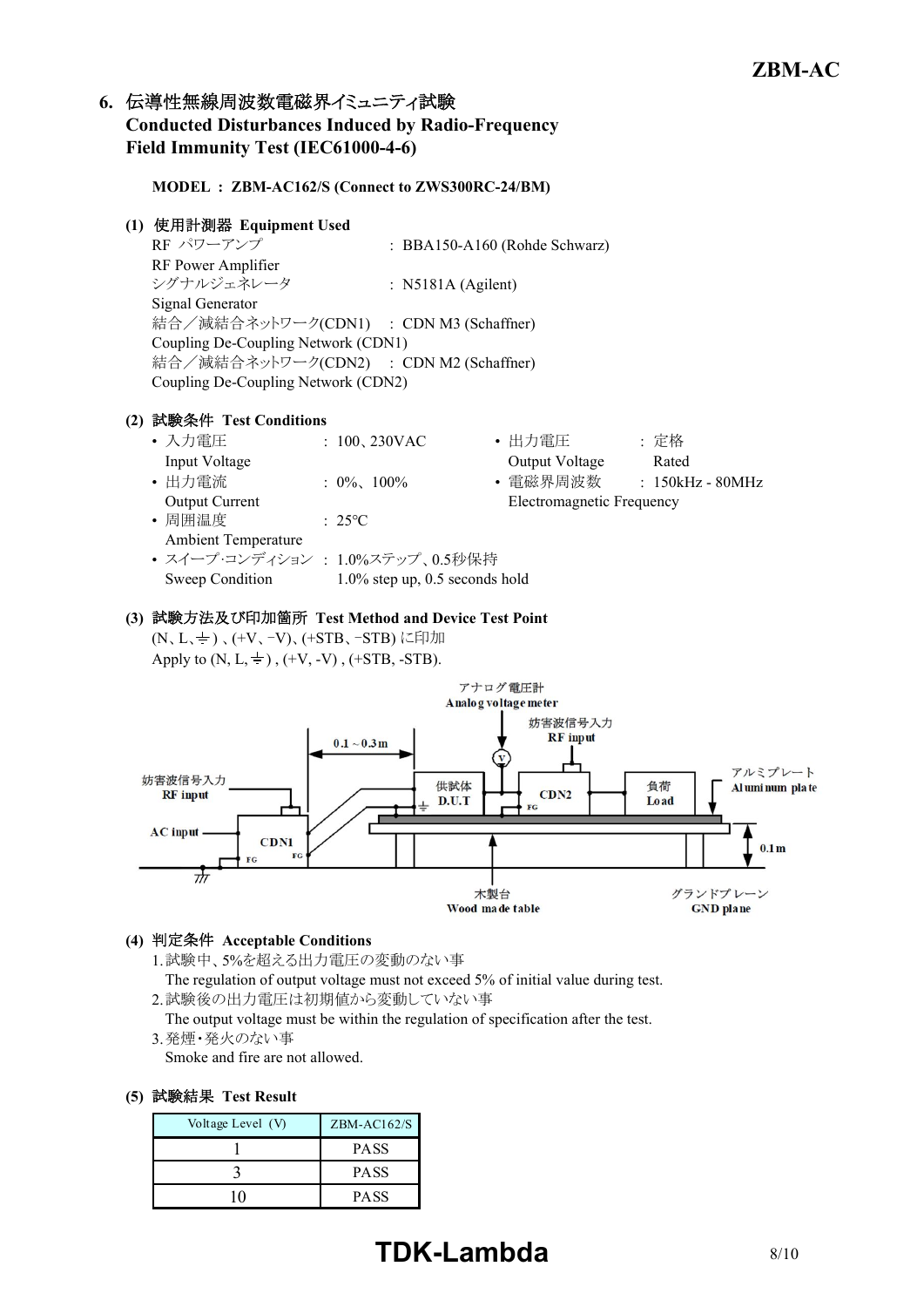# **7.** 電力周波数磁界イミュニティ試験

#### **Power Frequency Magnetic Field Immunity Test (IEC61000-4-8)**

#### **MODEL : ZBM-AC162/S (Connect to ZWS300RC-24/BM)**

#### **(1)** 使用計測器 **Equipment Used**

ACパワーソース : AA2000XG (Takasago) AC Power Source ヘルムホルツコイル : HHS5215 (Spulen) Helmholts Coil

### **(2)** 試験条件 **Test Conditions**

| • 入力電圧                     | $: 100, 230$ VAC                      | • 出力電圧             | : 定格     |
|----------------------------|---------------------------------------|--------------------|----------|
| Input Voltage              |                                       | Output Voltage     | Rated    |
| • 出力電流                     | $: 0\%$ , 100%                        | • 印加磁界周波数          | : 50Hz   |
| Output Current             |                                       | Magnetic Frequency |          |
| • 周囲温度                     | $: 25^{\circ}$ C                      | • 印加方向             | :X, Y, Z |
| <b>Ambient Temperature</b> |                                       | Direction          |          |
| • 試験時間                     | : 10秒以上(各方向)                          |                    |          |
| Test Time                  | More than 10 seconds (each direction) |                    |          |

#### **(3)** 試験方法 **Test Method**



#### **(4)** 判定条件 **Acceptable Conditions**

1.試験中、5%を超える出力電圧の変動のない事

The regulation of output voltage must not exceed 5% of initial value during test. 2.試験後の出力電圧は初期値から変動していない事

- The output voltage must be within the regulation of specification after the test.
- 3.発煙・発火のない事 Smoke and fire are not allowed.

#### **(5)** 試験結果 **Test Result**

| Magnetic Field Strength $(A/m)$ | ZBM-AC162/S |
|---------------------------------|-------------|
|                                 | <b>PASS</b> |
|                                 | <b>PASS</b> |
|                                 | <b>PASS</b> |
|                                 | <b>PASS</b> |

# **TDK-Lambda** 9/10